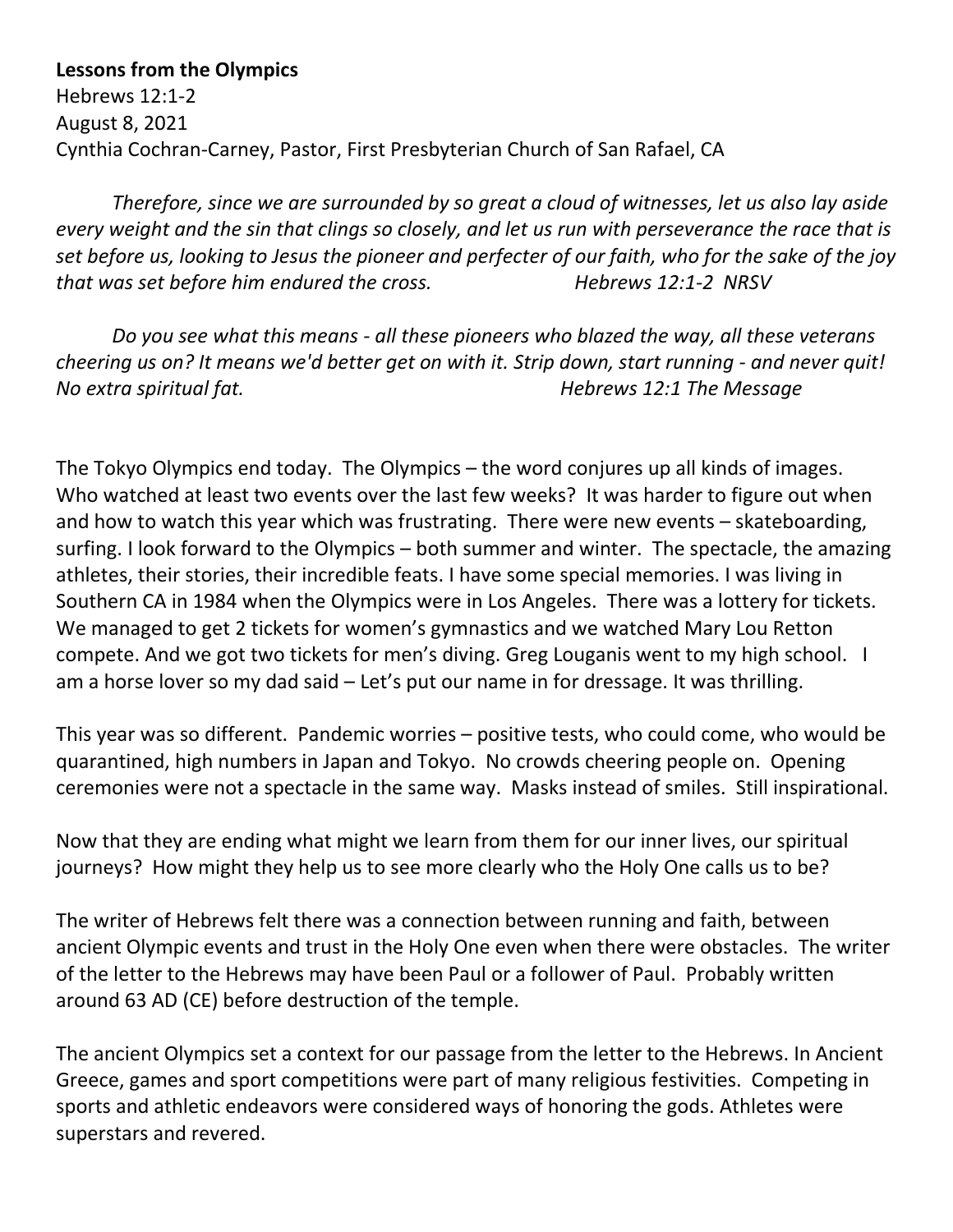The Roman writer Juvenal complained that teachers did not receive the kind of respect they deserved. "He bitterly calculates that musicians and popular athletes earn more in a day than the teacher does in a year." Sound familiar? Not all musicians of course!

When the games first started they lasted 5 days. In the earliest Greek games there was just one competition: the stadium race. This was a distance of 192 meters, about the length of two football fields. (1) This is the image the writer of Hebrews had in mind when he wrote *Therefore, since we are surrounded by so great a cloud of witnesses, let us also lay aside every weight and the sin that clings so closely, and let us run with perseverance the race that is set before us.*

There were other types of running events, but the *stadion* was the most prestigious; the winner was often considered to be the winner of an entire Games. Though a separate event, the *stadion* was also part of the ancient Pentathlon.

The writer of Hebrews suggests that the metaphor of running this race as people follow the ways of Jesus was important. Running, moving, participating…. Not winning, not outdoing others. Christ as the perfector, the best one who runs the course with us.

The writer leads up to this metaphor with list of people who have run this race of faith before with perseverance. Some might call them Heroes of the faith. Are they perfectly spiritually healthy people? No.

- Gideon, was an altogether reluctant warrior. He was not confident in his own ability and he asked for proof that it was even the God talking to him at all. (Judges 6-8)
- Samson, for all of his superhuman strength, does not come off as all that bright and as his story comes to a close, he dies making his point. (Judges 16)
- David was, of course, the 'ideal king' for the nation of Israel, but for all of his remarkable gifts, he committed adultery and arranged for the death of Bathsheba's husband. (2 Samuel 11:1-12:25)

All of these whose stories of 'running this race of faith' are passed along to us are far less than perfect. In fact, some of them stumble and fall in rather remarkable ways. Perhaps it is so that these are named so that all of us — regardless of our strengths, our weaknesses, our successes, our failures,  $-$  all of us are called by God to simply get in 'the race' and trust that God will be with us. And maybe by simply being 'in the race' we are among those who are 'persevering.'.

Athletes remind us of the fullness of participating, of running, swimming, jumping, leaving it all on the field.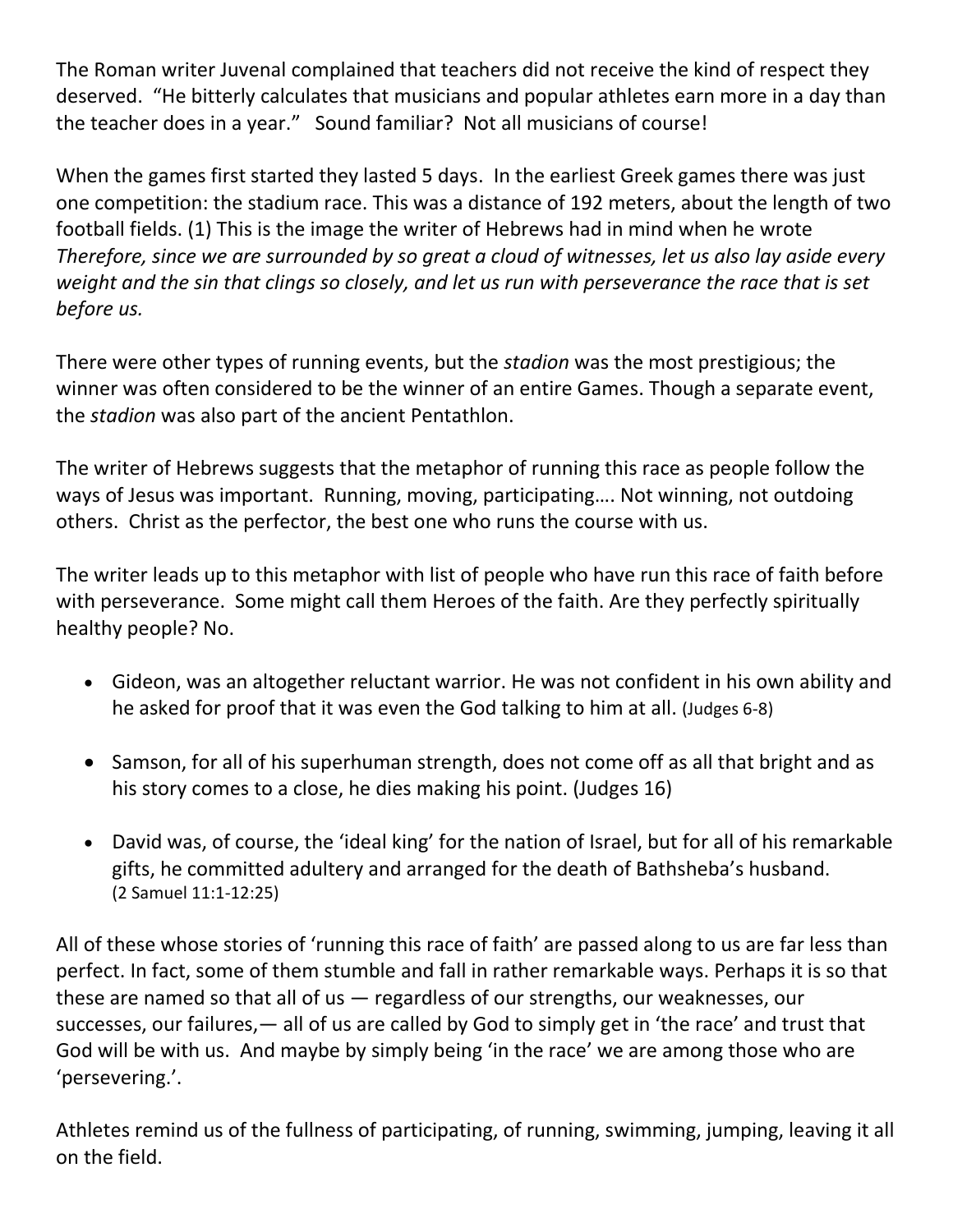What gets in the way of your 'entering the race' in all of its fullness? What doubts or fears plague you? Who is cheering you on? What kept you 'running' moving, one foot in front of the other, slow or fast, daily? What keeps you 'running?'

In this late summer days when at least some of our attention is focused on the Summer Olympics, are there stories which capture your imagination? Of lessons we learn. which might help illustrate what it is to 'run the race?'

# **1) We compete and we are friends who help each other even when we fall**

The Tokyo Olympics took an unexpected twist for Isaiah Jewett and Nijel Amos on Sunday when they found themselves sprawled on the track next to each other during the 800 meters semifinal. The two athletes had taken a tumble while rounding the final turn and for the briefest moment, it appeared as though their bid for an Olympic medal was over. However, what followed was a heartwarming display of sportsmanship. Turning to each other, the American and Botswanan runners helped one another to their feet and finished the race together. Jewett and Amos crossed the finish line 54 seconds behind the winner. (2)

# **2) See Sports as a Calling, A Discipline and A Joy**

Five weeks after setting a world record and becoming the first woman to finish under 52 seconds in the 400-meter hurdles (51.90), 21 year old from New Jersey Sydney McLaughlin went even faster in the Tokyo Olympic final. She crossed in 51.46 seconds to lower the world's best time, and become an Olympic champion in the process. Compatriot Dalilah Muhammad, the reigning world and Olympic champion, placed second in 51.58, which also would have set a new world record.

McLaughlin said, "Just trusting the process. Giving the glory to God. It's all, this season, hard work and dedication. And I'm just really grateful to be able to represent my country and to have this opportunity. I feel like I was born to run." (3)

# 3**) Valuing the Whole Person – We are Beloved. That is who we are**

Simone Biles is certinaly one of the greatest athletes. A phenomenal gymnast in every respect. There was pressure to be perfect in every event going into the Olympics. But she took a step back. She realized she was not focused and was struggling. There are twisties where you don't know where your body is in the air. It is both physical and mental health issue. She said something profound. On July 28 she tweeted – "The outpouring love & support I've received has made me realize I'm more than my accomplishments and gymnastics which I never truly believed before." She is right. We admire her and cheer her on. And she is more than her accomplishments. (4)

# 4) **Cheer each other on**

Winning and Competition can bring out the best. They are often over emphasized. In the Olympics we saw many moments of athletes sharing in each other's successes -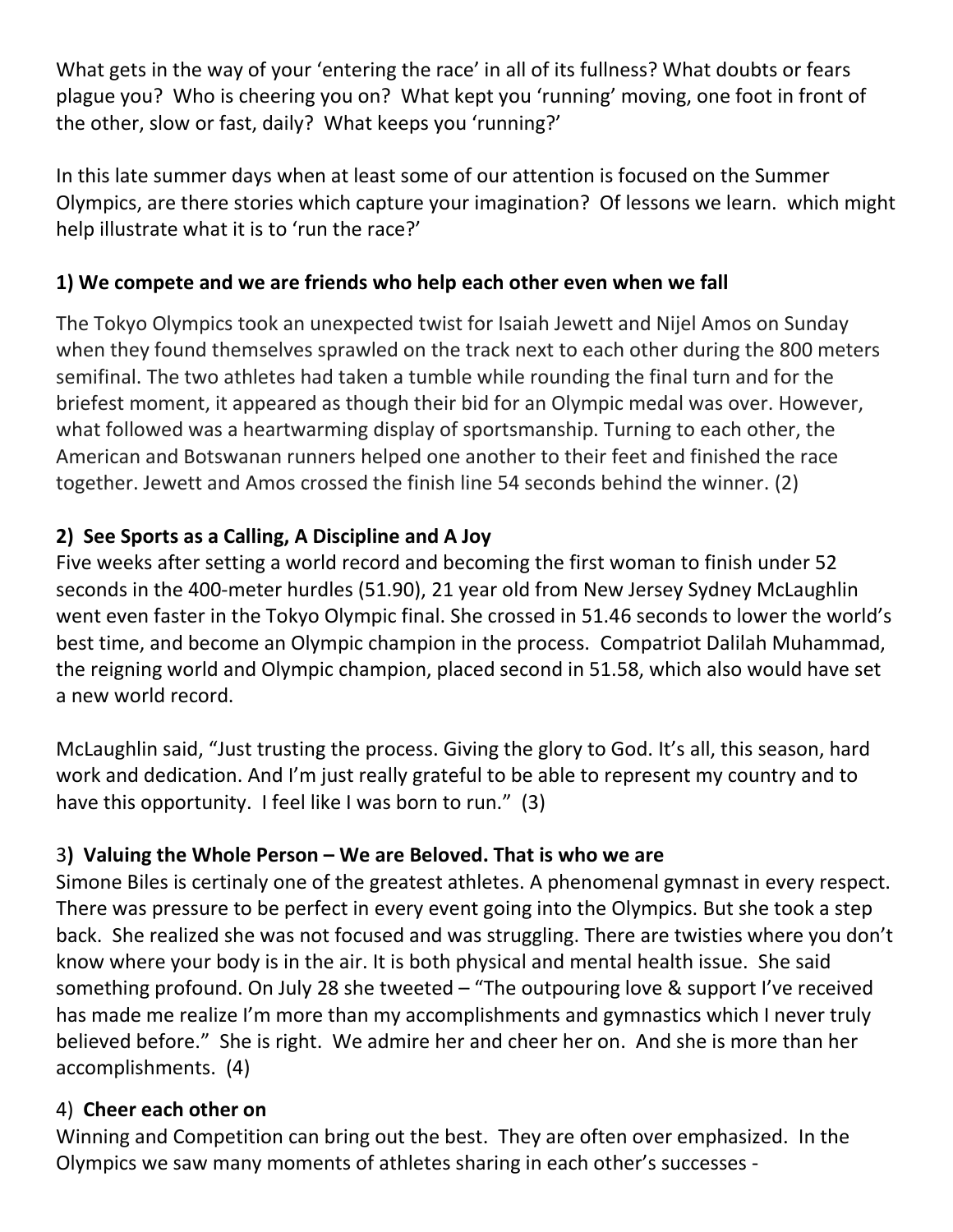Park skateboarding, Swimming. Teammates doing this for each other especially because there was not a great cloud of witness, no cheering fans. Other swimmers congratulating Tatjana Schoenmaker from South Africa for beating the world record.

# 5) **All can run the race – inclusive. The Refugee Olympic Team**

Not from a specific race or tribe or group or nation in a time of much nationalism. Part of the vision of kin-dom – a place at the table and a spot on the team to run the race. There 29 athletes on this time currently living in refugee camps. People whose country of origin are Syria, South Sudan, Congo, Iran. Any one of their individual stories could offer a shining example of perseverance in life and in the sport which has called their name. Started in 2016 in Rio and now again.

IOC President Thomas Bach said: "These refugees have no home, no team, no flag, no national anthem. We will offer them a home in the Olympic Village together with all the athletes of the world. The Olympic anthem will be played in their honour and the Olympic flag will lead them into the Olympic Stadium…."This will be a symbol of hope for all the refugees in our world, and will make the world better aware of the magnitude of this crisis. It is also a signal to the international community that refugees are our fellow human beings and are an enrichment to society. These refugee athletes will show the world that, despite the unimaginable tragedies they have faced, anyone can contribute to society through their talent, skills and strength of the human spirit." (5)

5) **Joy of being who you are, fully present, bring beauty in unique ways. Fully who you are** Britain's Tom Daley is a champion diver. came out as gay in 2013. Role model. Diving champion. He won a gold medal in the synchronized 10-meter platform dive. But what he was known for was casually knitting a pouch for his gold medal. Tom Daley said it was knitting and crochet that helped him get through the lockdown during last year. And he knit an Olympic sweater. (6)

The writer of Hebrews invited this new community of faith to imagine themselves as runners, as athletes, whose spiritual fitness would be needed over the long haul. Not winning, not outdoing each other, but knowing the Holy One would sustain them. They encourage each other.

I will close with a favorite moment. Those two athletes who agreed to share gold medals in the Olympics men's high jump competition. Italy's Gianmarco Tamberi and Mutaz Barshim of Qatar were locked in first place after a tough few hours of competing on Sunday. The two athletes, who are also good friends, were then given the option to settle matters with a jumpoff. Barshim had a better idea: how about two golds? The official said that was possible. Tamberi instantly accepted, slapping Barshim's hand and jumping into his arms. Tamberi then belly-flopped hard onto the track, rolled around a few times and screamed. "I still can't believe it happened," he said. "Sharing with a friend is even more beautiful ... It was just magical." (7)